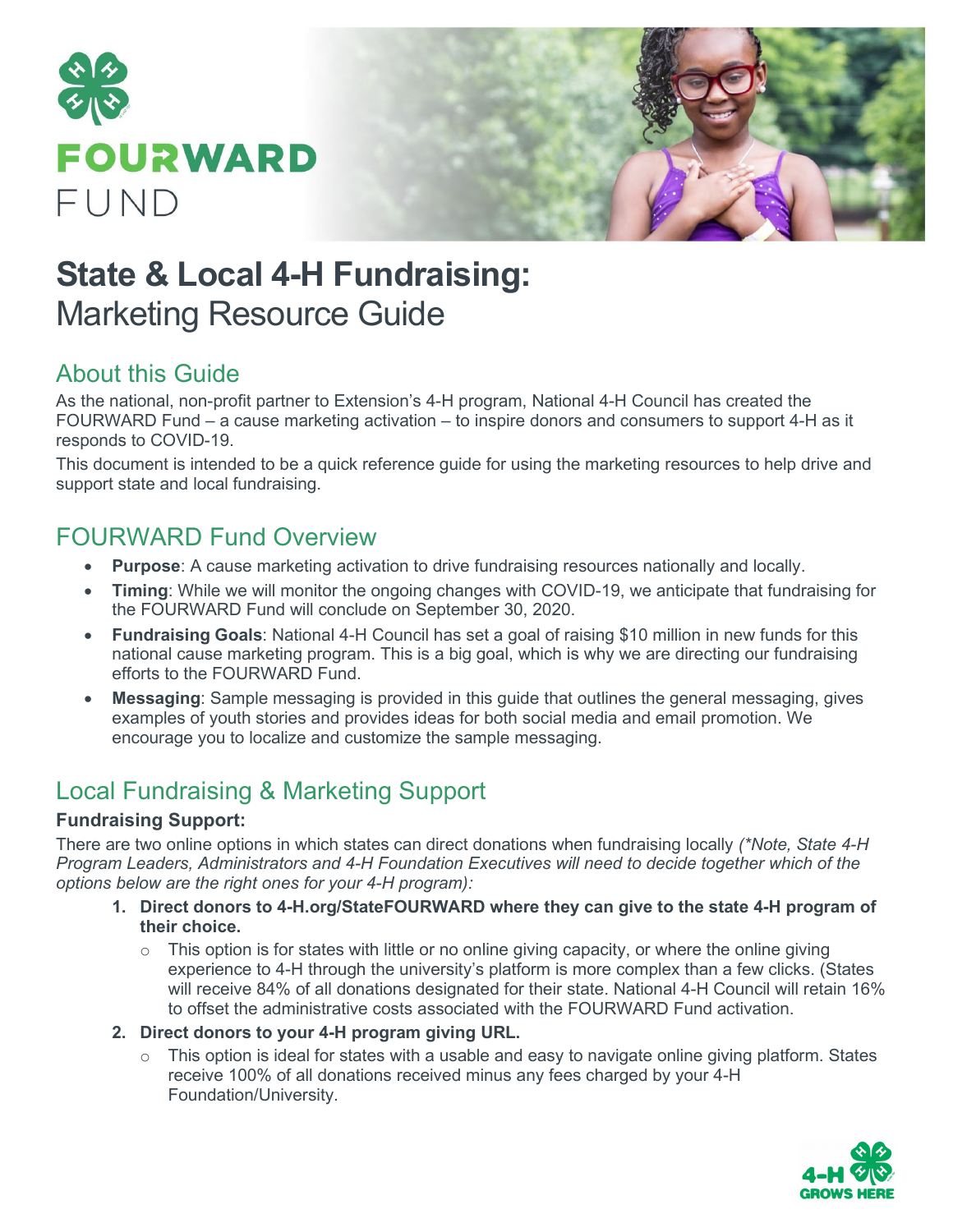#### **Marketing Support:**

A suite of FOURWARD Fund marketing resources have been created to help compliment this guide.\* These resources include:

- FOURWARD Fund logo for print and digital use
- Social media graphics & pre-written copy
- Individual Giving One-Pager which can be used as a direct mail or digital piece
- Radio PSA Scripts
- FAQ, Messaging Framework and Talking Points
- ... and more!

*These FOURWARD Fund Marketing resources can be found on the Marketing Online Resource Center. Directions on how to log on and access are at the bottom of this guide.* 

*\*4-H Grows Investor Institutions will receive an additional suite of customized marketing resources. Please reach out to your National 4-H Council Field Marketing Director for these exclusive resources. Contact information is at the bottom of this guide.* 

### FOURWARD Fund Marketing Resource Creative Examples



## FOURWARD Fund Messaging

The following messaging can be used in a variety of marketing channels such as email, social media, newsletters, etc. Remember, always localize and customize messaging for your 4-H program.

#### **General Messaging:**

- Kids need 4-H now more than ever. Young people are experiencing a world of uncertainty as they navigate the impact of COVID-19.
- Fifty-five million children in the U.S. have been impacted by school closures, especially the seven million who do not have internet access.
- As the nation's largest youth development organization, we have an opportunity to provide resources to kids and families who do not have access to virtual learning and enrichment activities while schools, clubs and camps are closed.
- The FOURWARD Fund will support skill-building activities, leadership opportunities and the critical work of 4-H educators to support youth and their well-being during this uncertain time.

#### **Call-to-Action Messaging:**

Always include a call-to-action so your audience knows exactly what action to take and how to take it.

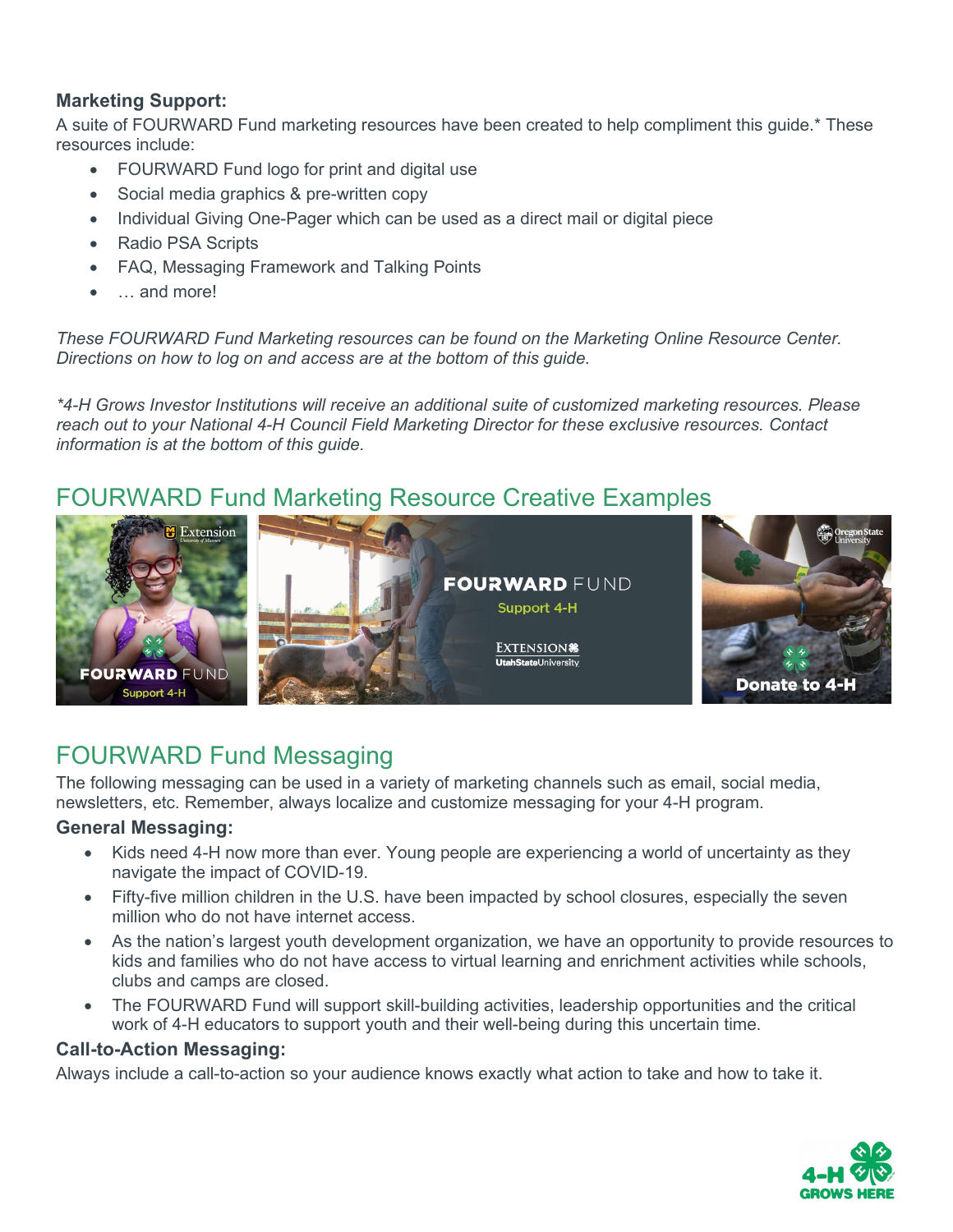- 4-H has launched the FOURWARD Fund so every child can learn and feel connected, regardless of access to school, 4-H or virtual learning. Learn more about ways to give at [insert your 4-H program's website and/or giving URL or use [4-H.org/StateFOURWARD\]](https://national4h.givenow.stratuslive.com/state-fourward?slca=0001206&slcag=0001206-1)
- If you are able, join us in supporting the FOURWARD Fund to help 4-H provide educational resources for families in need. [insert your 4-H program's website and/or giving URL or use [4-](https://national4h.givenow.stratuslive.com/state-fourward?slca=0001206&slcag=0001206-1) [H.org/StateFOURWARD\]](https://national4h.givenow.stratuslive.com/state-fourward?slca=0001206&slcag=0001206-1)

# FOURWARD Fund Email Marketing

*\*A corresponding email header for the example appeal below can be found on the Marketing Online Resource Center. Directions on how to log on and access is at the bottom of this guide.* 

#### **Quick Tips:**

- Tell the 4-H story Use language with 4-H'ers in mind first. When an email subject line starts with giving to a 4-H'er, we've found at National 4-H Council it performs 56% better than language about giving to 4-H in general. (See email example below).
- Be consistent across channels If you are doing an email push for donations your website and social media should reflect the same language and goals.
- Include a fundraising blurb in existing newsletters Your audience is already engaged with these newsletters, so it is good to use this time to remind them of fundraising efforts.

#### **Recommendations for Dedicated Fundraising Emails:**

- If you aren't sending dedicated fundraising emails frequently, a good starting point may be once a month — watch your open, click and unsubscribe rates closely to determine if your audience is engaging or is opting out of the sends at a higher rate.
- Ensure you're changing the message with each send include youth stories and other impact messaging to show potential and existing donors how the dollars are helping in their community.
- Be sure to follow up with digital donors! It is easy to celebrate the quick win of a donation by thanking your donors for their support. Hopefully this will also begin to cultivate long term donors.

#### **Formula for Youth Voice Storytelling in Email Appeals:**



#### **Sample Email Appeal Using Youth Voice Formula:**

What follows is an example of a sample email appeal using the youth voice formula during COVID-19 – please modify/adapt to include the story of a 4-H'er from your program.

- Subject Line: Help Support 4-H'ers Like Maria
- Copy: Maria Lonneman was hard at work preparing for a March 2020 state 4-H event where she would lead a group of 4-H'ers to create weighted blankets for youth with autism. When COVID-19 led to a cancelled event, Maria wasted no time to change course and find a new project to address the current crisis using her sewing skills.

To date, Maria has created hundreds of masks for children at Pediatric Partners and St. Luke's in Cleveland, OH, and has begun creating adult masks for her local hospital.

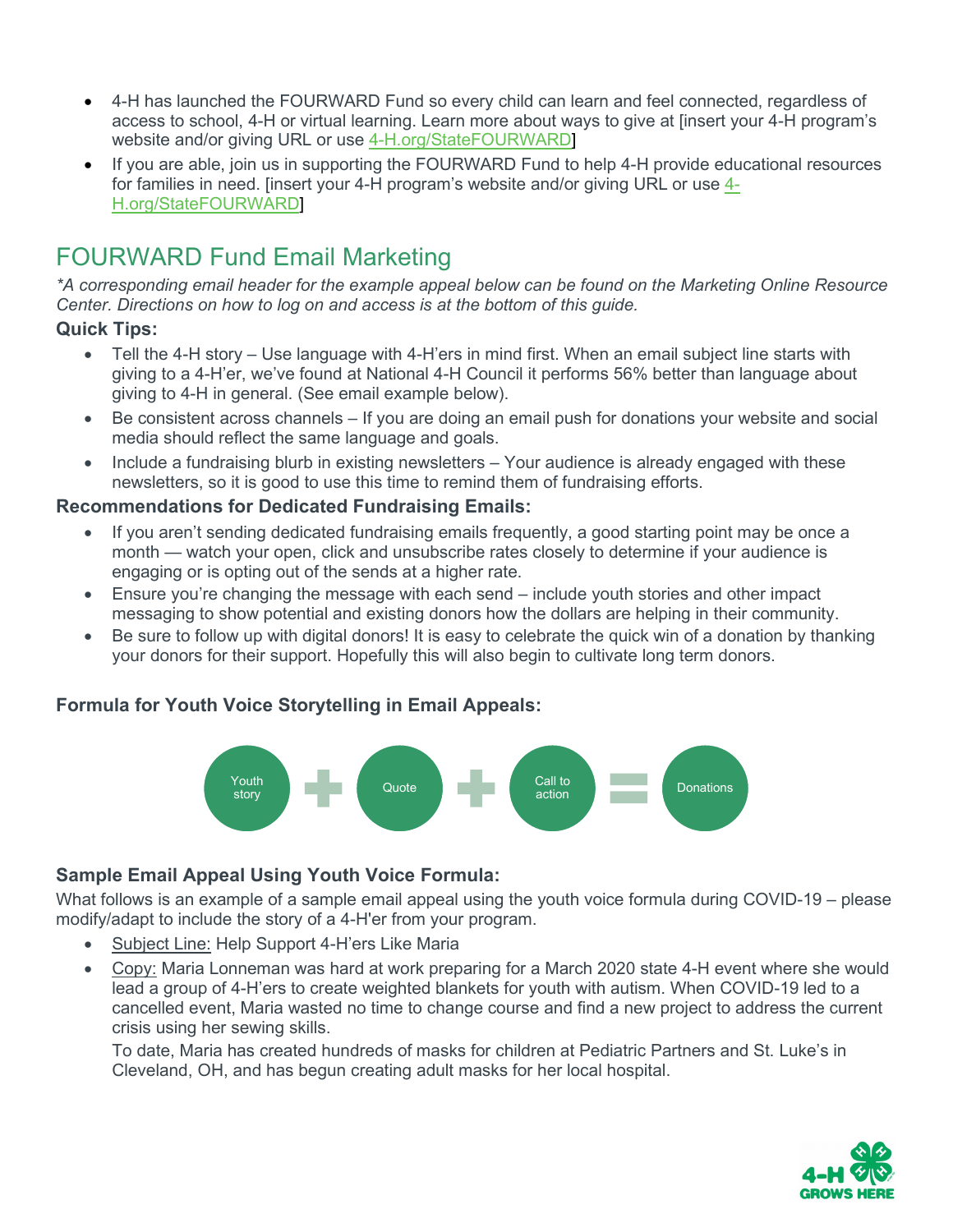"I enjoy thinking that I might possibly have saved a parent or grandparent because a child had their face covered by one of my masks," Maria said. "4-H prepared me for this work by teaching me to give back to my community, by using my hands for larger service."

If you are able, join us in supporting the FOURWARD Fund to help us provide resources to families, and 4-H'ers like Maria, who need it the most. [insert your 4-H program's website and/or giving URL or use [4-H.org/StateFOURWARD\]](https://national4h.givenow.stratuslive.com/state-fourward?slca=0001206&slcag=0001206-1)

# FOUWARD Fund Social Media Marketing

*\*Corresponding social media graphics for the posts below can be found on the Marketing Online Resource Center. Directions on how to log on and access is at the bottom of this guide.* 

#### **Quick Tips:**

- Pick your platform Identify the social media channel with the most engagement from your audience. For National 4-H Council, Facebook is consistently the platform with the strongest response.
- Have your supporters post You likely have local 4-H supporters that would be happy to post about raising funds for your 4-H program. (Supporters can be anyone from a parent or volunteer to a local radio station or feed supply store.) Provide them with the social media graphics and pre-written copy – the more posts, the more you diversify your audience and drive fundraising engagement.
- Tailor your message –The following social media messages can be adapted for your appropriate social media channels and local audience. Always localize posts when possible.

#### **Hashtags:**

- Primary: #FOURWARD #4HatHome
- Secondary: #EducationFirstResponders, #COVID19, #BetterTogether, #StayHome

#### **4**‑**H on Social Media:**

- Twitter: @4H
- Facebook: @4-H (included in sample posts)
- Instagram: @national4h

#### **Sample Posts:**

- Kids need us now more than ever. @4-H has launched the #FOURWARD Fund so every child can learn and feel connected, regardless of access to school, 4-H or virtual learning. Learn more about ways to give: [insert your 4-H program's website and/or giving URL or use [4-H.org/StateFOURWARD\]](https://national4h.givenow.stratuslive.com/state-fourward?slca=0001206&slcag=0001206-1) #4HatHome #BetterTogether
- @4-H reaches and engages youth across urban, suburban and rural communities, with or without Internet access. We meet our youth where they are. If you are able, support the #FOURWARD Fund to help us provide educational resources to families in need during this time. [insert your 4-H program's website and/or giving URL or use [4-H.org/StateFOURWARD\]](https://national4h.givenow.stratuslive.com/state-fourward?slca=0001206&slcag=0001206-1) #4HatHome #StayHome
- The #FOURWARD Fund supports youth across all communities, with or without internet access, to ensure all kids have access to the necessary resources and meaningful learning opportunities as we all navigate the impacts of #COVID19. If you are able, consider giving to the FOURWARD Fund to help @4-H provide educational resources for families in need. [insert your 4-H program's website and/or giving URL or use [4-H.org/StateFOURWARD\]](https://national4h.givenow.stratuslive.com/state-fourward?slca=0001206&slcag=0001206-1) #StayHome #BetterTogether #EducationFirstResponders
- As the country's largest youth development organization and the only one reaching kids in every community, we provide young people educational resources, caring adult mentors and a sense of belonging as we have done for more than 100 years. @4-H has launched the #FOURWARD Fund so every child can learn and feel connected, regardless of access to school, 4-H or virtual learning. Learn